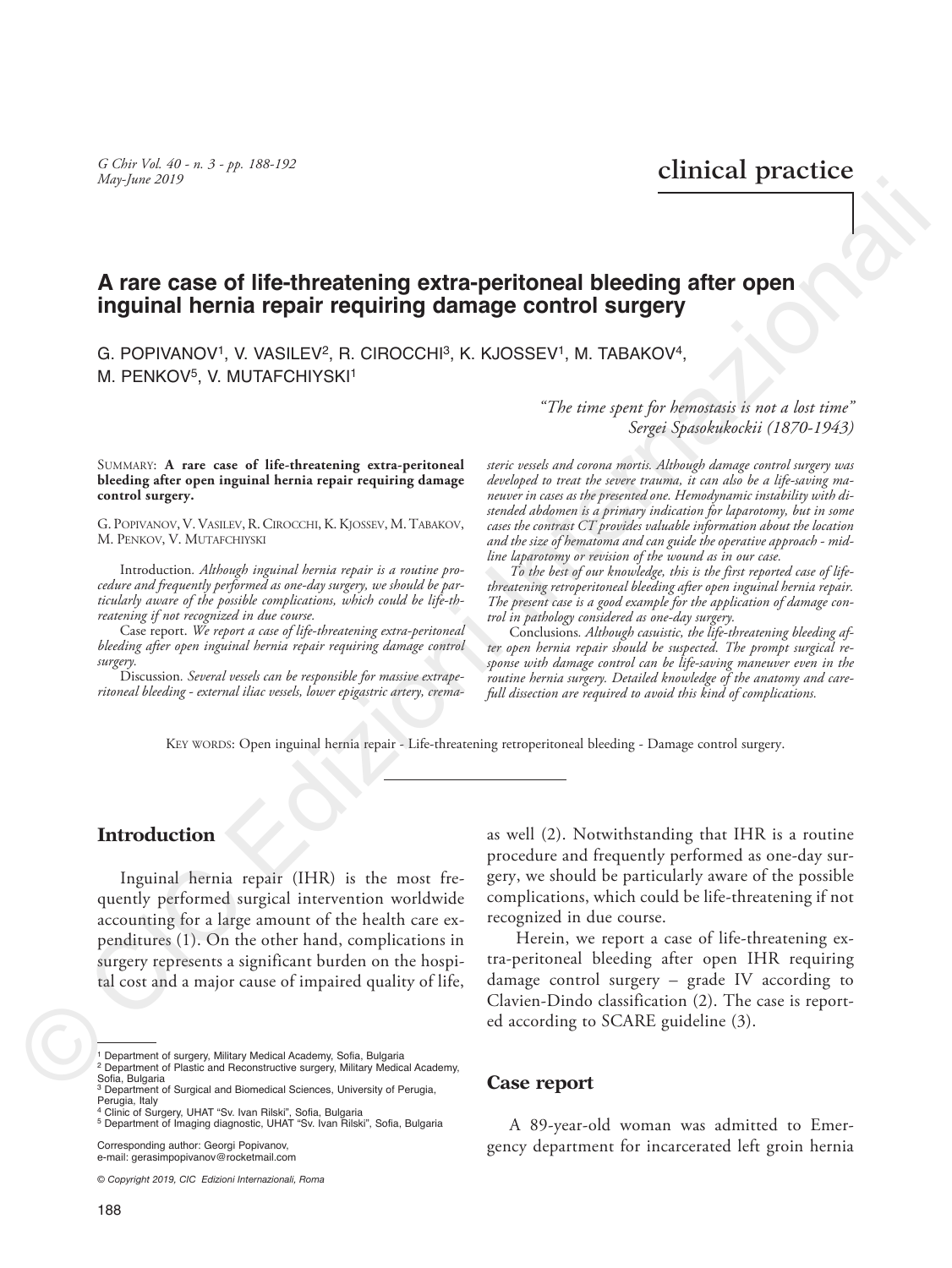with complaints started six hours before the admission. A severe co-morbidity was presented – anemia, arterial hypertension, ischemic heart disease with permanent atrial fibrillation, absolute arrhythmia, right fascicular block and chronic cerebrovascular disease. The blood analysis was normal except for Hb – 112 g/l, CRP – 159. There was no disturbance of the coagulation. Intraoperatively, incarcerated small bowel with a length of 15 cm was found. Because the bowel was viable resection was not performed and she underwent McVay's repair. On the 2<sup>nd</sup> postoperative day she complaint of abdominal pain and dizziness. The physical examination revealed distended and painful left part of the abdomen, normal operative wound, unstable hemodynamic (blood pressure 80/40 mmHg, pulse 140) and drop of hemoglobin to 66 g/l. Despite the severe condition, in order to avoid unnecessary laparotomy and under fluid resuscitation a contrast enhanced computed tomography (CT) was performed. The examination revealed a large retroperitoneal hematoma located distally at the level of S3 and proximally reaching the lower pole of the left kidney. The urinary bladder and small bowel loops were found medially dislocated (Figure 1). A contrast

extravasation in the lower medial part of the hematoma was observed (Figure 1). She was immediately taken to the operating room and emergency revision was performed. The protocol for massive transfusion was activated and she received 4 units packed red blood cells (pRBC) and 4 units fresh frozen plasma (FFP). During the revision no bleeding was found in subcutaneous tissue. The McVay's repair was removed and a large retroperitoneal hematoma with fresh blood and clots was found (Figure 2). The localization of hematoma fully corresponded with the preoperative CT. No source of active bleeding was found. Due to the unstable hemodynamic after evacuation of hematoma a tamponade with gauze strips was applied and the patient was transferred to ICU. After stabilization of the condition, 48-hours later, a planned re-operation with thorough inspection was performed. There were no lesions of external iliac vessels, corona mortis was not presented, but the lower left epigastric artery was found cut (Figure 3). It was ligated and subsequent re-McVay repair was completed. The patient had uneventful recovery and was discharged on 8<sup>th</sup> postoperative day. Informed consent for publication was obtained from the patient.



**Figure 1A, B - Contrast CT – large retroperitoneal hematoma with medial dislocation of the viscera and active bleeding (arrow).**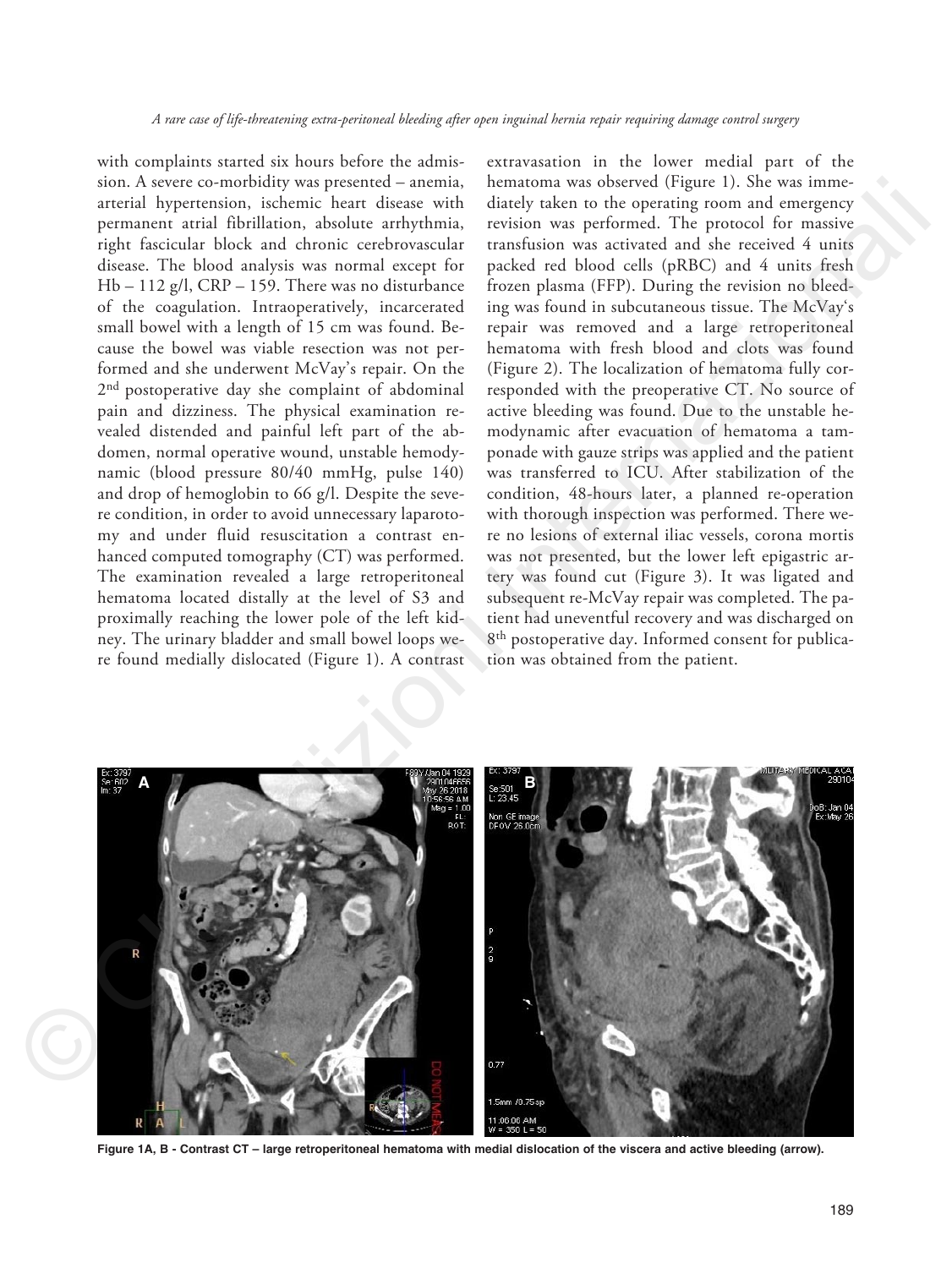## *G. Popivanov et al.*



**Figure 2 - Intraoperative view from the damage control intervention – retroperitoneal hematoma.**

**Figure 3 - Intraoperative view from the planned revision – the cut ends of left lower epigastric artery (tweezers), which was ligated (arrow).**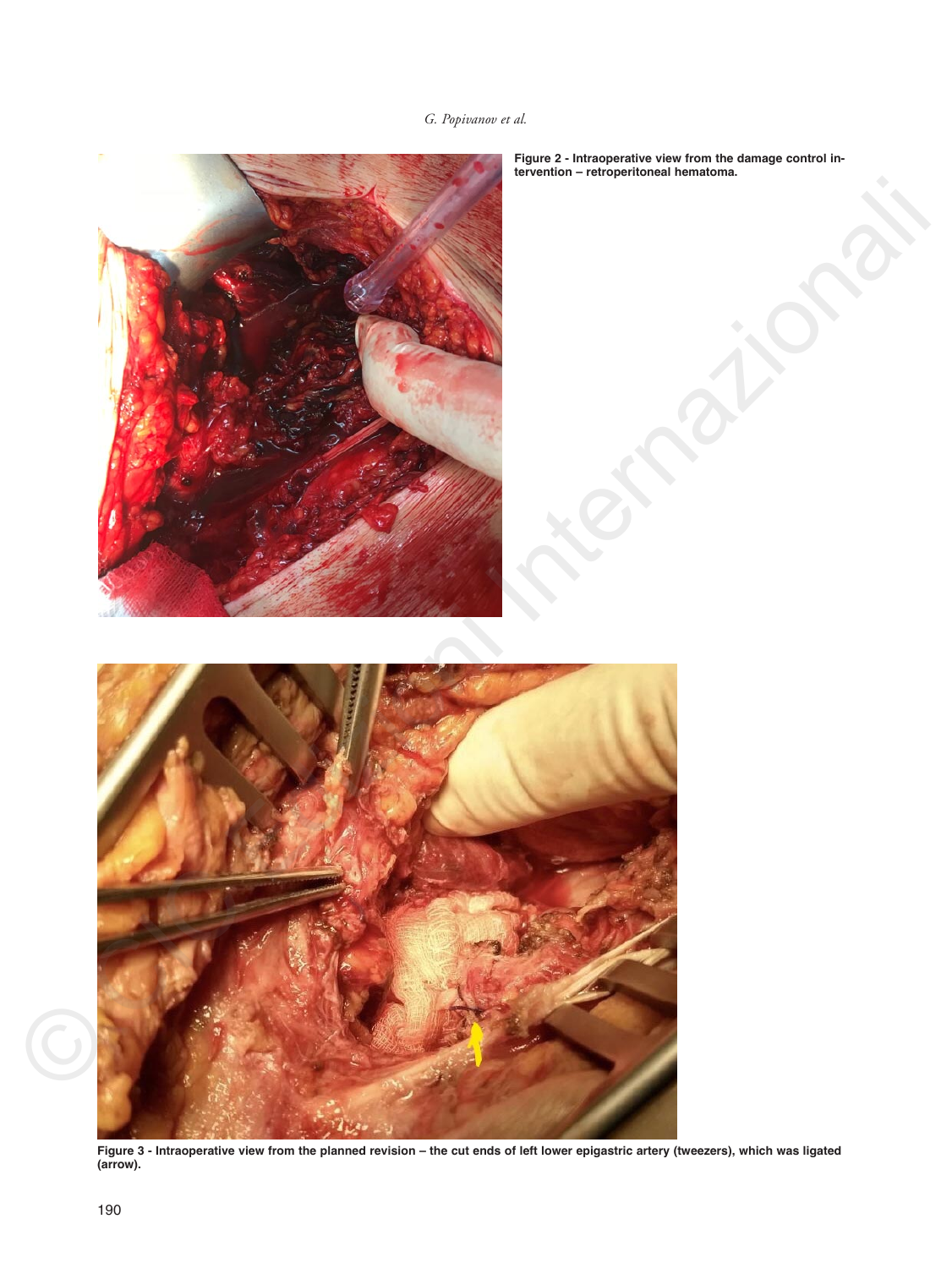### **Discussion**

Although currently IHR is a routine procedure and is performed as one-day surgery, it carries a risk for the complications some of which significantly influence the quality of life and moreover could lead to litigation (4). A randomized controlled trial with 1983 patients reported life-threatening complications in 0.1 and 1.1% in the open and laparoscopic group, respectively, but extroperitoneal bleeding was not mentioned (5).

To the best of our knowledge, this is the first reported case of life-threatening retroperitoneal bleeding after open IHR. The search in PUBMED using "open inguinal hernia repair", "complications", "bleeding" yielded a total of 58 papers, of which only two were relevant – one from Japan and one from USA (6, 7). These articles, however, described two cases with hemoperitoneum after IHR – bleeding from the internal inguinal ring (6) and from the artery of Sampson (7). No reports of massive retroperitoneal hematoma were found.

Several vessels can be responsible for massive extraperitoneal bleeding – external iliac vessels, lower epigastric artery, cremasteric vessels and corona mortis. Although corona mortis was not presented in our case, its prevalence is high (49% of the population) (8). It is observed more often in Asia than in Europe and North America, and venous variant is more frequent than arterial one (8). Injuries of external iliac vessels are extremely rare and in most cases the bleeding is obvious and detected intraoperatively. Although we did not find active bleeding during the both re-operations, the cut ends of the lower epigastric artery suggested that probably it was the culprit for the bleeding. It is the most plausible explanation because of the lack of lesions of the others vessels and because of its origin from external iliac artery with potential to cause such massive retroperitoneal bleeding. Although carrendy IHR is a routine procedure  $\pi$ 230 and 3 5 connobidies (11). We propose the same and procedure in the complication in the complication is a forest<br>for the complications some of which significantly in - a

Although damage control surgery was developed to address the severe trauma in civilian and military settings, it can also be a life-saving maneuver in cases as the presented one (9, 10). Recently, Becher et al. in an attempt to define criteria for damage control in non-trauma patients using logistic regression analysis proposed the following indications – severe sep-The Authors was developed<br>to address the severe trauma in civilian and military<br>settings, it can also be a life-saving maneuver in cases<br>as the presented one (9, 10). Recently, Becher et al.<br>in an attempt to define criteri

sis/shock, male gender, age > 70, acidosis (pH  $\langle 7.25 \rangle$  and  $> 3$  comorbidities (11). We propose the massive retroperitoneal bleeding as additional indication. Despite the lack of coagulopathy in our case and the conflicting evidence in the literature, we applied pRBC and FFP in 1:1 ratio (12).

Although, hemodynamic instability with distended abdomen is a primary indication for laparotomy, in some cases the contrast CT provides valuable information about the location and the size of hematoma and can guide the operative approach – midline laparotomy or revision of the wound as in our case. In such cases, especially in elderly with severe comorbidity CT can help avoiding the morbidity of unnecessary laparotomy.

The present case is a good example for the application of damage control in pathology considered as one-day surgery.

### **Conclusions**

Although casuistic, the life-threatening bleeding after IHP should be suspected. The prompt surgical response with damage control can be life-saving maneuver even in the routine hernia surgery. Detailed knowledge of the anatomy and careful dissection are required to avoid this kind of complications.

#### *Conflicts of interest*

The Authors report no conflict of interest.

#### *Funding*

No funding was used for the present work.

#### *Authors' contributions*

All Authors contributed equally to the manuscript, read it and approved the final version.

#### *Congresses*

The work was not presented at any Congresses.

#### *Acknowledgements*

derian.